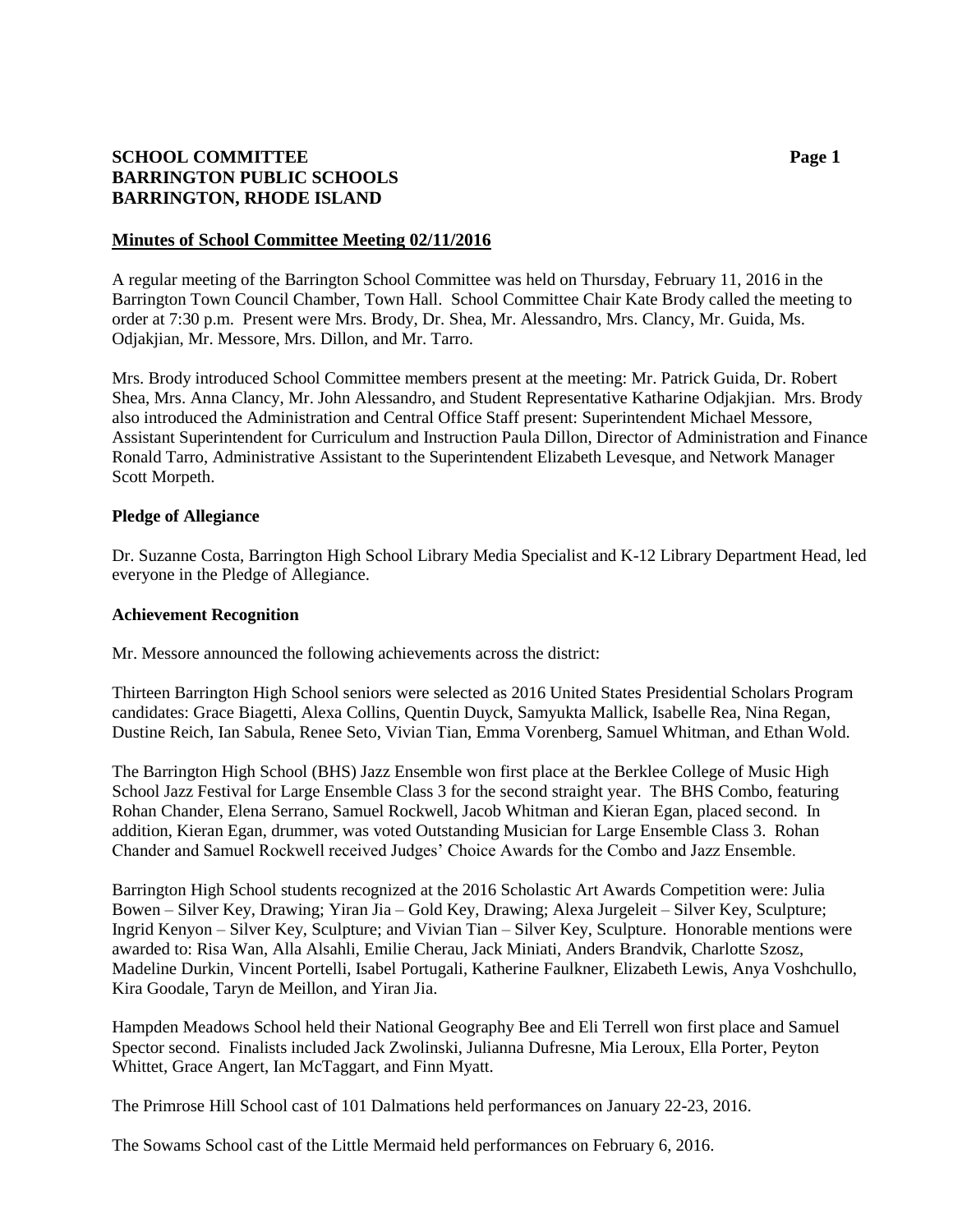# **SCHOOL COMMITTEE Page 2 BARRINGTON PUBLIC SCHOOLS BARRINGTON, RHODE ISLAND**

### **Minutes of School Committee Meeting 02/11/2016**

#### **BPS Spotlight on Teaching and Learning**

Mr. Messore introduced Mrs. Beth O'Connell, Barrington High School (BHS) Technology Specialist, and members of the BHS Student Technology Assistance Team (STAT), Junior Kieran Egan, and Sophomores Michael Sangiuliano and Christopher Sarli. Mrs. O'Connell and the students provided an overview of the role of the STAT team, its internship opportunities for students on the team, and its support of the 1:1 technology initiative and resources provided to both faculty and students.

#### **Information and Proposals**

Mr. Messore and Mrs. Dillon introduced building administrators present at the meeting who provided the Committee a mid-year progress report on K-5 student achievement data. Building administrators previously presented data on November 19, 2015. Present were Hampden Meadows School Principal Mrs. Tracey McGee and Assistant Principal Mr. Gino Sangiuliano, Sowams School Principal Mr. James Callahan, Primrose Hill School Principal Mrs. Patricia Tolento, and Nayatt School Principal Ms. Tracey Whitehead. Each building administrator reviewed school data for literacy, Mathematics, and social emotional goals as well as action steps. A mid-year report from the secondary schools, along with additional information from Mrs. McGee for Hampden Meadows School, will be provided at the next School Committee meeting. Questions from the Committee included monitoring of student data at the classroom level and how that information may be used in other classrooms and to increase common planning, and current supports at the building level.

Mr. Tarro presented an overview of the proposed comprehensive Operating Budget for FY2016-2017, including major operating and capital budget categories, district priorities, new initiatives and enrollment change impact, staff reconciliation, overall budget summary, and administrators' summary. Questions from the Committee included FY17 state aid and potential for a funding offset through grants, data relative to FTE enrollment over time, maximizing course loads for teachers at the secondary level, and a request for additional information on added FTEs in the past three years and their return on investment.

#### **General Public Discussion and Information**

Dr. Lisa Daft, of 5 Robbins Drive, parent, presented a binder of information to the Committee including 1,000+ signatures on a petition opposed to a change in school start times. Dr. Daft urged the Committee to table any change, noted the importance to survey all stakeholders, and referenced Health and Wellness membership and meeting minutes.

Mr. Samuel Read, Barrington High School Sophomore, urged the Committee to reconsider its decision on school start times and presented a petition signed by more than 500 Barrington High School students in opposition of a new start time.

Ms. Jenna Andreozzi, Barrington High School Sophomore, shared results from a recent student survey with more than 300 responses including survey questions relating to sleep, homework and activities. Survey results included 13% of students in favor of a change, 21% of students said they would get more sleep, and 13% of students agreed that the Committee made a fair decision. Ms. Andreozzi urged the Committee to take these survey results into consideration.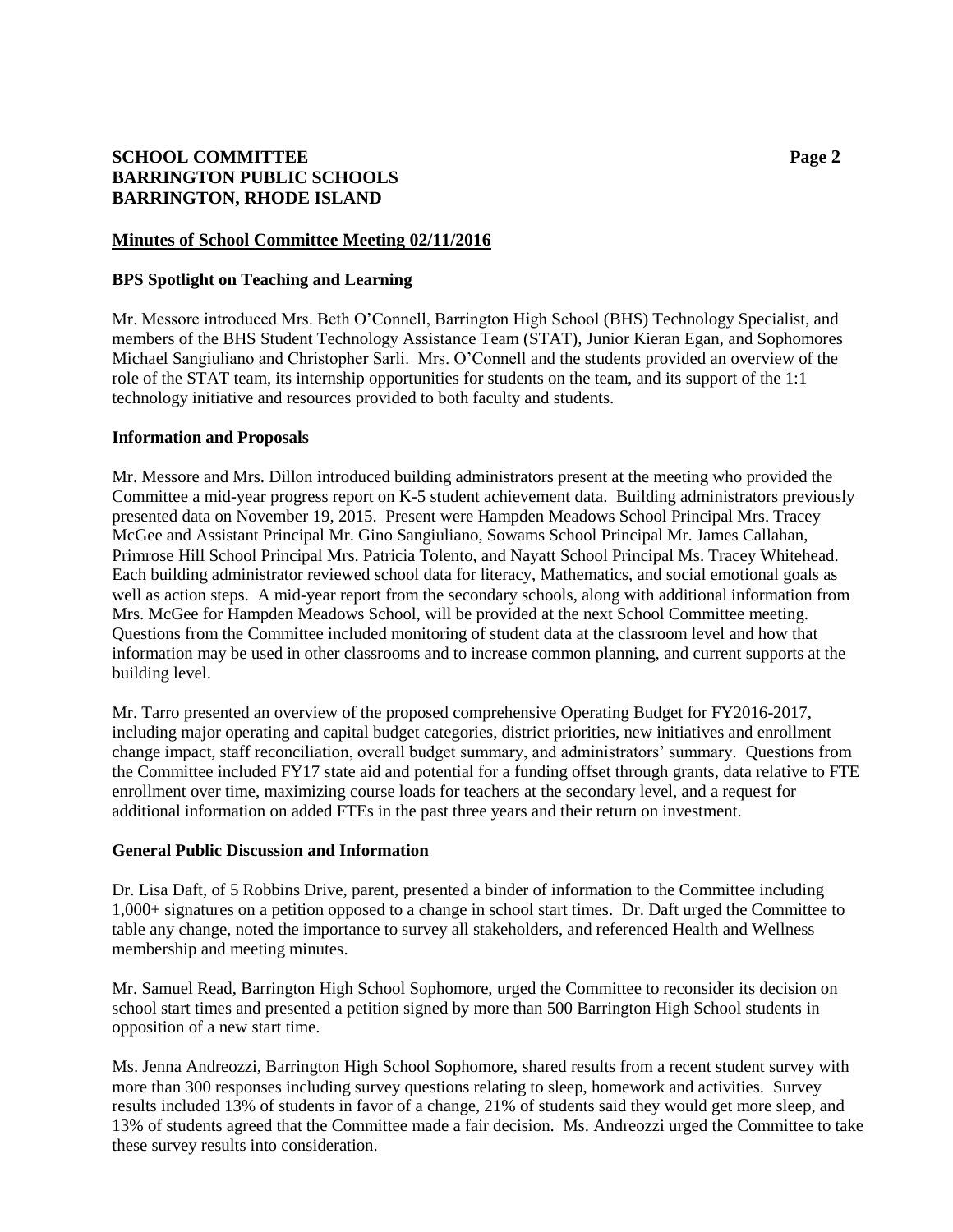# **SCHOOL COMMITTEE Page 3 BARRINGTON PUBLIC SCHOOLS BARRINGTON, RHODE ISLAND**

### **Minutes of School Committee Meeting 02/11/2016**

Mrs. Denise Andreozzi, of 215 New Meadow Road, Barrington Middle School Special Education Teacher, and parent, shared her disappointment with the decision making process relating to school start times, noting that the decision could have been respected if the community had been heard first. Mrs. Andreozzi asked the Committee to reconsider their decision.

Mr. Emilio Cuebas, Barrington High School Sophomore, asked for a show of hands from the audience on who does not support the change in school start time, with most in the audience raising their hand. Mr. Cuebas added that the problem is not the start time for school, but rather students' level of stress and anxiety.

Mrs. Pamela Lauria, of 56 Martin Avenue, parent, thanked the Committee for listening to science and moving forward with a change in school start times. Mrs. Lauria added that the community can work together to address schedules, and topics of student stress and homework can be addressed at the same time.

Mrs. Mary Roberts, of 11 Adams Avenue, Barrington Middle School Language Arts and Social Studies Teacher, and National Education Association Barrington (NEAB) President, shared recent studies on sleep including a study by St. Lawrence University professors that noted an increase in tardiness and disciplinary issues with later school start times. Mrs. Roberts asked why there had not been a recent survey on a change in school start times as was done with the school calendar and other recent topics.

Mr. Ethan Ames, Barrington High School Sophomore, having heard only opposition from students and teachers to the proposed change in school start times, urged the Committee to hear the voice and opinion of the community. Mr. Ames also asked the Committee to consider the number of daylight hours that will be jeopardized for athletics and activities with school dismissal shifted to later in the afternoon.

Ms. Isabel Rotondo, Barrington High School Senior, and co-captain of the girls swim team, asked the Committee to remain open minded and listen to representatives of the student body who oppose a change to school start times.

Ms. Elizabeth Ryan, Barrington High School Senior, and co-captain of the girls swim team, urged the Committee to consider programs like swimming that could be jeopardized with a change to school start times.

Ms. Kim Jacobs, of 5 Massachusetts Avenue, parent, stated that studies are not often science based and believes that the Committee's decision to change school start times was done without taking all factors into consideration.

Dr. Megan Douglas, of 25 Rumstick Road, parent, pointed to studies that show increases in the average of sleep time for students with later school start times and the ability to perform better in activities, as well as a decrease in suicidal rates and risk for depression.

Mr. Ryan Brady, Barrington High School Sophomore, stated that the change in start times will negatively affect students because of the later start for athletics and activities, adding that more data is need to quantify the advantages for a change to school start times. Mr. Brady stated that he is not against the plan completely, but is against the lack of data to implement a change in school start times at this time.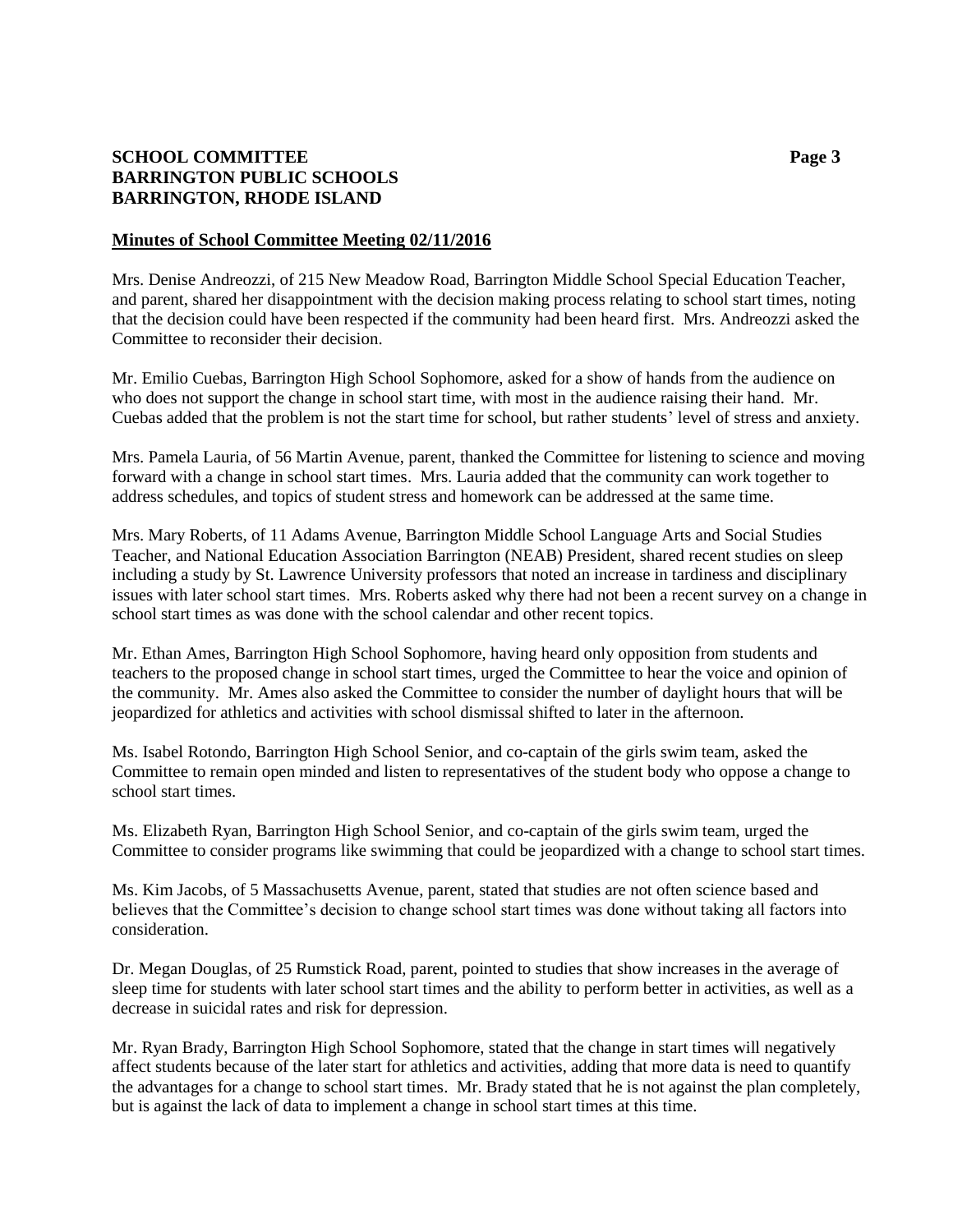# **SCHOOL COMMITTEE Page 4 BARRINGTON PUBLIC SCHOOLS BARRINGTON, RHODE ISLAND**

### **Minutes of School Committee Meeting 02/11/2016**

Mr. Jack Fortin, Barrington High School Senior, and captain of the boys swim team and vice president of the Stagemasters drama club, stated that he finds it bizarre that the Committee would propose a plan to change school start times that could jeopardize extracurricular activities, activities of which keep students happy and engaged.

Ms. Liana Cassar, 2 Hope Court, parent, in favor of a change in school start times, cited research to support the benefits of a change and asked that the community move forward with implementation.

Mrs. Gina Pine, of 479 New Meadow Road, parent, referred to a change in school start times as a band-aid approach as it does not address the actual needs of why students are depressed, and by not listening to the students, they are being taught helplessness as they do not have a say in the process.

Ms. Kristin Tavares, of 409 New Meadow Road, Barrington Middle School Art Teacher, and parent, was proud of the students who provided a voice at the meeting and expressed concern for the message sent to them if they continue to be ignored.

Mr. Matthew Bloom, Barrington High School freshman, stated that a change in school start times will not set up students for success, noting that real world jobs start early. Mr. Bloom added that areas affected by a change include teachers' ability to stay after school for student support, and homework will be done later.

Mr. Liam Flaherty, Barrington High School Senior, noted the effect of a later school start time on families where students help care for younger siblings and asked the Committee to reassess its position on a change to school start times and listen to the community.

Mr. Christopher Poirier, of 11 Chantilly Drive, parent, wondered why the Committee is not listening to the community they represent and hoped the decision would be revisited for more discussion.

Dr. Scott Douglas, of 25 Rumstick Road, parent, supports the school start time change to 8:30 a.m. and is hopeful that the Committee will continue to move forward with its strategic vision as it began this process five years ago with the process of looking to studies and gather data to support the return on investment.

Mrs. Katharine Killilea, of 19 Martin Avenue, parent, thanked the Committee for their vote for a change in school start times, noting that the district will adjust and can continue to be great and provide for the students who are struggling or depressed, most of which are not represented at the meeting this evening.

Ms. Kim Jacobs provided a follow up comment to note that the extra time given to students after school by teachers will not continue with a change in the current school start times.

Ms. Allison Kelsey, Barrington High School Senior, and captain of the Barrington/Mt. Hope/Portsmouth coop girls ice hockey team, stated that a change in school start time will greatly affect the hockey team as they constantly travel because there is no ice rink in town. Ms. Kelsey asked the Committee to reconsider their vote for a later school start time.

Ms. Allison Faria, Barrington High School Girls Ice Hockey Varsity Head Coach, stressed that athletic activity is a healthy outlet for students and a change in school start times would add to their stress level. Ms. Faria urged the Committee to listen to the student voice in opposition to a change in school start times.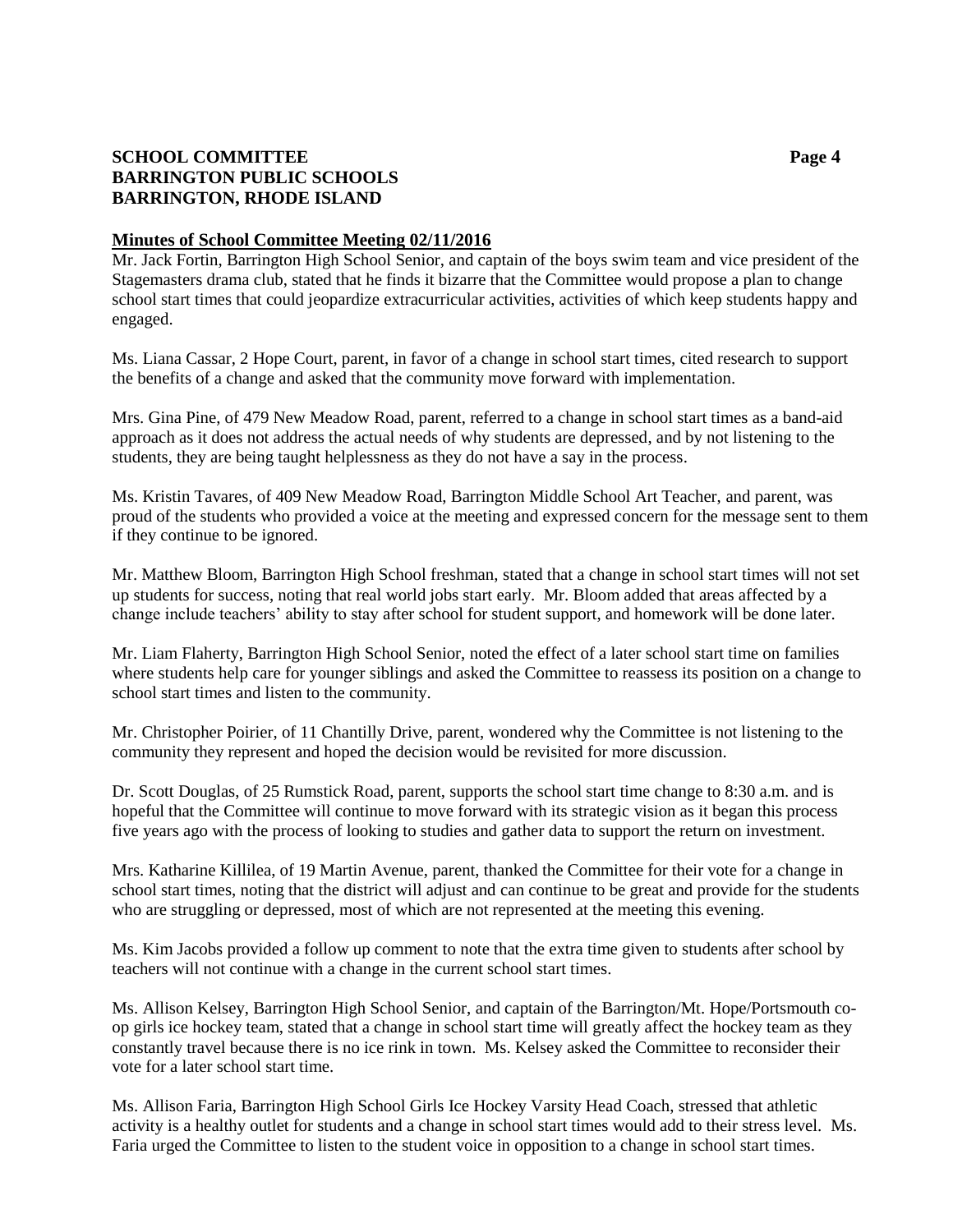# **SCHOOL COMMITTEE Page 5 BARRINGTON PUBLIC SCHOOLS BARRINGTON, RHODE ISLAND**

### **Minutes of School Committee Meeting 02/11/2016**

Mr. John Sandy Gorham, of 16 Bay Spring Avenue, Barrington High School Swim Coach, stated that a change in school start times will severely affect the swim teams as off campus activities will be need to be shifted. Mr. Gorham added that the Bayside YMCA is working with the district but there will be restrictions.

Mr. David Root, of 28 Meadowbrook Drive, parent, asked that a more focused look be taken at the Partnership for Assessment of Readiness for College and Careers (PARCC) results to address gaps.

Mr. Anthony Arico, Jr. of 166 Lincoln Avenue, urged the Committee to table the implementation plan for a change in school start times as the costs are too high to spend with the pending Barrington Middle School building project. Mr. Arico also urged community members to attend Committee on Appropriations meetings to assure their voices are heard on the town budget.

Mr. Dominic Portelli, Barrington High School sophomore, asked the Committee to reconsider its decision on a change to school start times noting the many after school activities it will affect including student jobs, activities, and athletics.

Mrs. Christine Barton, of 29 Meadowbrook Drive, parent, and volunteer, stated that it is the responsibility of parents to monitor sleep for their children and wondered what programs would be impacted with the spending of nearly \$500,000 on additional transportation for the district.

The Committee agreed to hear the Field Trip Approval agenda item out of order. Barrington Middle School Principal Dr. Andrew Anderson requested that the review and approval of the Barrington Middle School field trip to Washington D.C. be tabled to the next School Committee meeting, as the dates need to be revised.

## **Old Business from Superintendent and Staff**

Mr. Tarro provided an update on the Barrington Middle School (BMS) Building Committee including continued work to prepare for the completion of the State II application, the bid opening for commissioning agent services, evaluation of the owner project manager, preparation of a policy for School Committee approval on Energy Star compliance, and the Building Committee's intent to refine the proposed budget for the BMS building project. The Building Committee will meet next on February 29, 2016. Questions and discussion by the Committee included use of the Massachusetts model relative to bonding, communication, and community engagement.

Mr. Messore provided an update relative to the District Strategic Communication Plan, including recent communication on the change to the current school calendar and adjustment of a Professional Development Day due to the two snow days in February, and plans for an upcoming forum on Suicide Prevention Strategies for Parents on February 23, 2016 at Barrington High School.

Mr. Messore presented an update on the school start time implementation plan, including the availability of athletic schedules for the next academic year and continued work on the district's bus route scheduling and Special Education transportation. Mr. George Finn, Director of Athletics and Student Activities, will be invited to present information to the School Committee at its next regular meeting on February 25, 2016. Discussion ensued on the goal and benefit to students for bus rides no longer than 30 minutes, possible impact to athletic schedules, messaging to the community, measurement of success and a timeline for the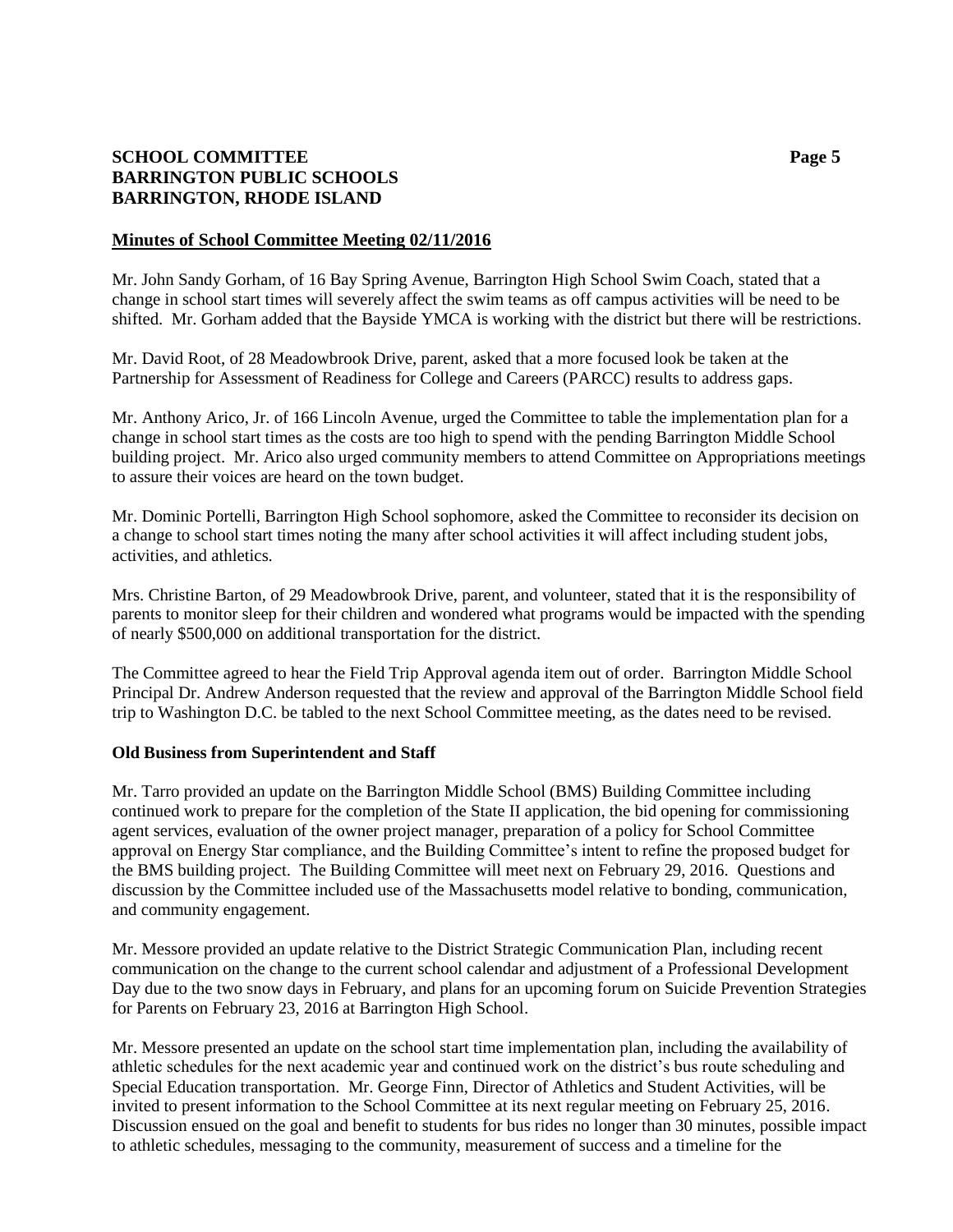## **SCHOOL COMMITTEE Page 6 BARRINGTON PUBLIC SCHOOLS BARRINGTON, RHODE ISLAND**

#### **Minutes of School Committee Meeting 02/11/2016** implementation plan.

## **Old Business from School Committee**

No old business from the School Committee was presented at this time.

## **New Business from Superintendent and Staff**

Mr. Messore announced the leave of absence for Ms. Andrea Correia, Barrington High School, Mathematics Teacher.

## **New Business from School Committee**

Mrs. Brody read aloud the School Committee/Superintendent Operating Protocols and called for a motion for adoption of the document to include signatures of School Committee members and the Superintendent.

# **Dr. Shea moved and Mr. Guida seconded to adopt the 2015-2016 School Committee/ Superintendent Operating Protocols. The motion passed 4-1 with Mrs. Brody, Dr. Shea, Mrs. Clancy, and Mr. Guida voting in the affirmative for the motion. Mr. Alessandro opposed.**

Dr. Shea provided an update on the Health and Wellness Committee meeting held on February 3, 2016, including reports from the BAY Team, Chartwells, nutrition education, and the presentation on mindfulness from Barrington Middle School Principal Dr. Andrew Anderson and Barrington Middle School Social Worker Ms. Courtney Canario. Barrington High School Principal Mr. Joseph Hurley will present at the March 2, 2016 meeting on the topic of student stress. Dr. Shea thanked the Health and Wellness Committee for their work on school start times over the last four years as formally charged by the School Committee. Discussion ensued on a similar presentation to the School Committee on mindfulness, and future discussions by the Health and Wellness Committee on membership and meeting times.

The School Committee policy on Energy Star Compliance was presented and read aloud by the Committee for a first reading. Adoption of the policy is part of the criteria to meet the Rhode Island Department of Education Stage II application for the Barrington Middle School building project. The policy will be presented for a second reading and approval at the next regular School Committee meeting scheduled for February 25, 2016.

## **Decision Items**

**Dr. Shea moved and Mr. Guida seconded to approve the consent agenda. The motion passed 5-0 with Mrs. Brody, Dr. Shea, Mr. Alessandro, Mrs. Clancy, and Mr. Guida voting in the affirmative for the motion.**

## **Discussion Future Agenda Items**

Mr. Messore reported that the next regular School Committee meeting scheduled for February 25, 2016 to be held at the Barrington Middle School (BMS) will feature updates on the BMS building project, budget, and a secondary student achievement data mid-year progress report, along with discussion on the draft 2016-2017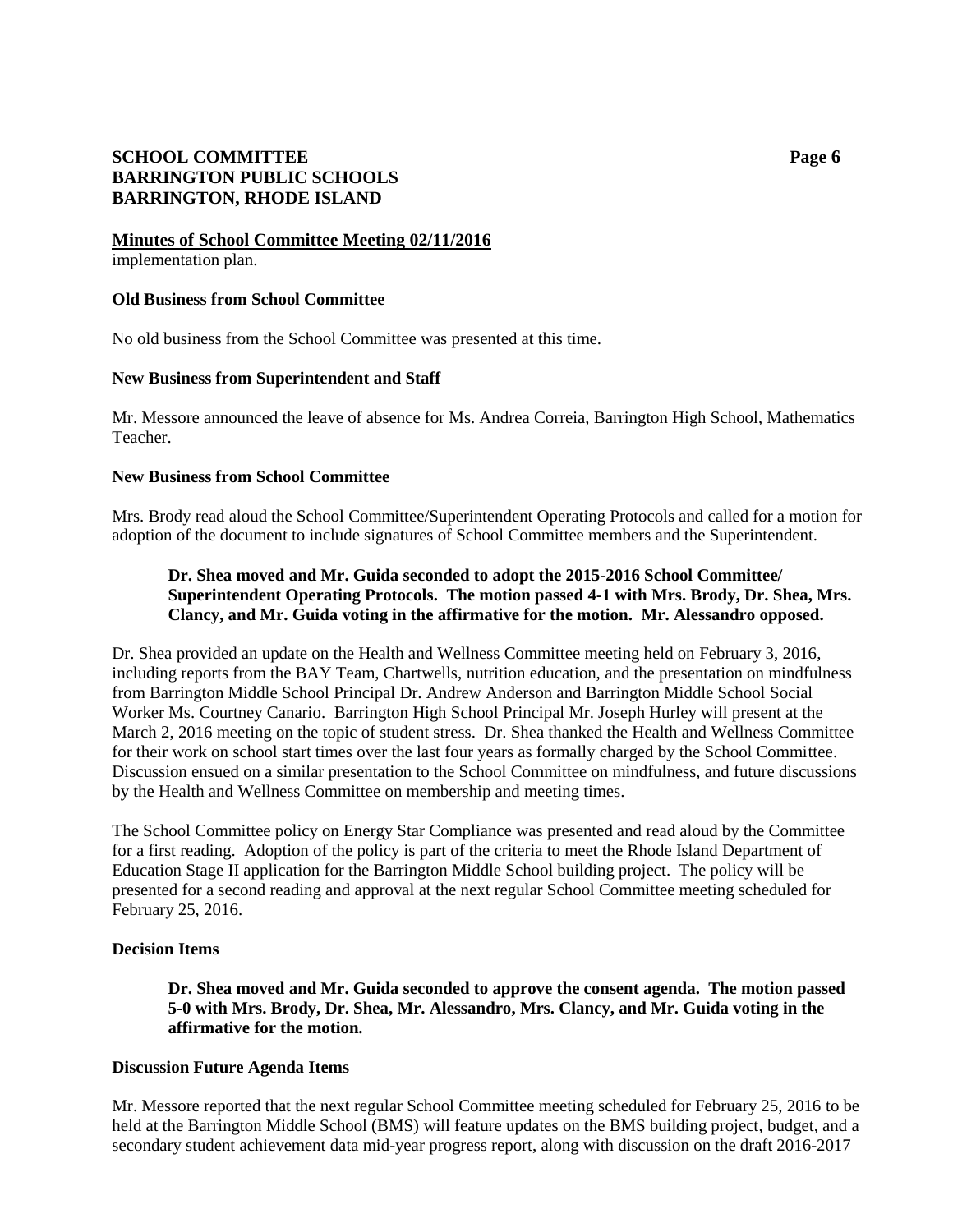# **SCHOOL COMMITTEE Page 7 BARRINGTON PUBLIC SCHOOLS BARRINGTON, RHODE ISLAND**

### **Minutes of School Committee Meeting 02/11/2016**

school calendar. Mr. Messore requested that the topic of blended learning/learning spaces be moved to the March 23, 2016 meeting, and that the topic of Multi-Tier System of Supports (MTSS) Response to Intervention (RTI) update be moved to the March 10, 2016 meeting.

Mrs. Brody requested that Mrs. Levesque poll the School Committee for their availability for the next Joint Legislative Breakfast in March.

Mrs. Clancy and Mr. Alessandro proposed that the Committee take another look at school start times and possibly delay the implementation plan for one year as the process seems to be moving forward too quickly without serious review of all it will impact. Following discussion, the Committee agreed to discuss the timeline for the school start time implementation plan at its meeting on March 10, 2016. Mr. Messore added that Mr. Finn will be available to report on the impact to athletics and activities at the School Committee meeting on February 25, 2016.

Mr. Guida asked that the International Baccalaureate (IB) Program Informational Workshop remain on its scheduled date of May 19, 2016.

#### **Announcements**

Mrs. Brody announced that the Barrington Town Council will host an informational forum for boards and commissions on February 24, 2016.

#### **General Public Discussion and Information**

Dr. Scott Douglas, of 25 Rumstick Road, parent, encouraged continued discussion to pull together information to move the schools start time implementation plan forward and the possibility of forming ad hoc committees on the topics of student stress and homework.

Dr. Lisa Daft provided a follow up comment to thank Mrs. Clancy and Mr. Alessandro for the request to continue School Committee discussion on school start times and for taking the time to pause and review all factors and areas that may be impacted.

Ms. Kim Jacobs provided a follow up comment to encourage Mr. Messore to continue to add to the start time Frequently Asked Questions (FAQs) and for the Health and Wellness Committee to modify its meeting schedule to the evening to allow for more participation.

Mrs. Kellie Polando, of 39 Baron Road, Barrington Middle School Business Teacher, and parent, stressed the importance of feedback on a change in school start times from all stakeholders, and added that student stress has a lot less to do with sleep and students do better when they participate in athletics.

Mr. Reid Willett, of 409 New Meadow Road, noted that losing 30 minutes at the end of the school day is a big loss for athletes and will put student athletes at a disadvantage. Mr. Willett asked how a decision could have been made on an idea and not on an implementation plan and urged the Committee to make the right decision for the community.